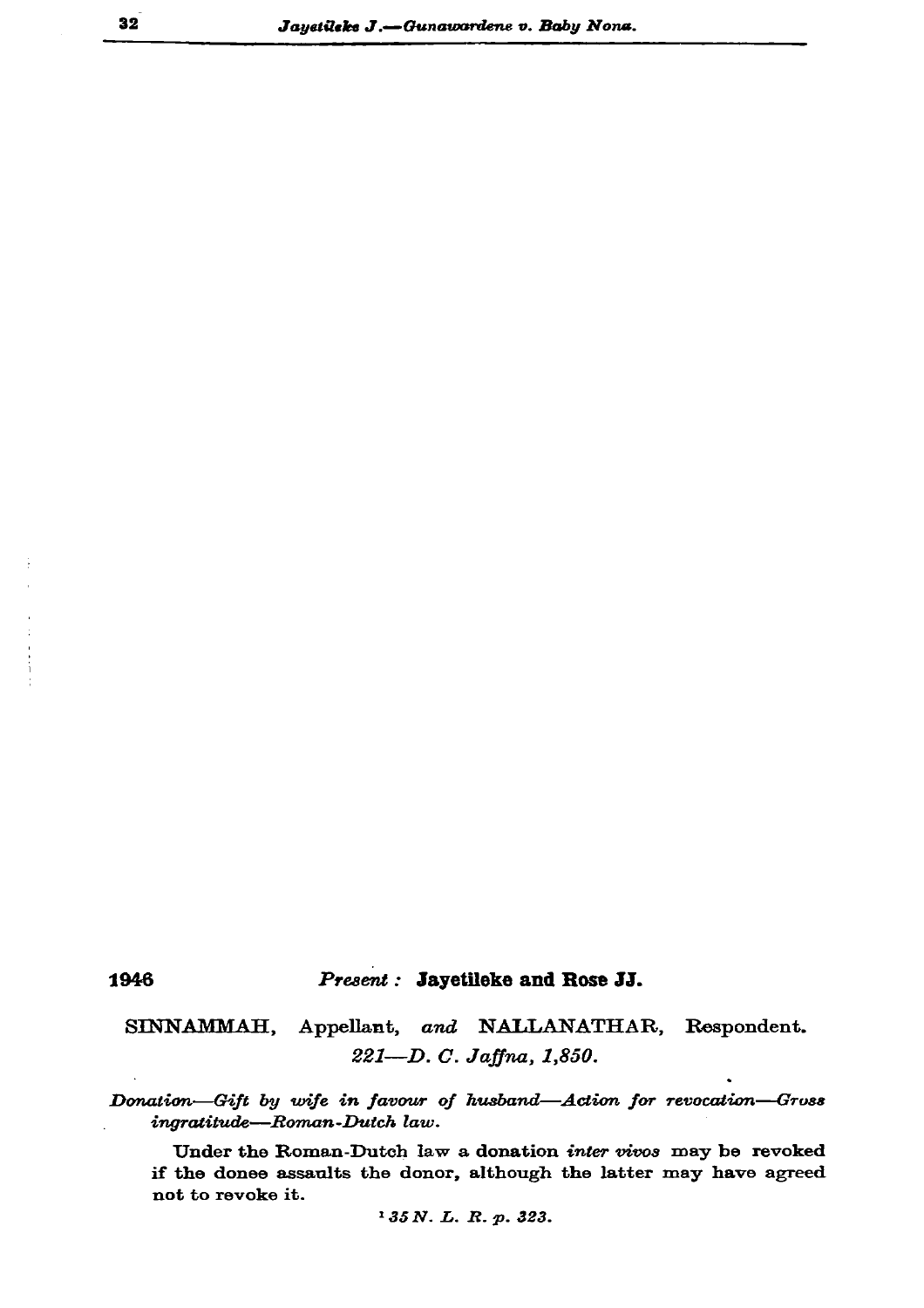THIS was an action brought by the plaintiff to revoke a deed of gift made in favour of her husband on the ground of gross ingratitude. The learned District Judge held that the defendant had assaulted the plaintiff and gave judgment for her.

N. Nadarajah, K.C. (with him H. W. Jayewardene and S. Sivasubramaniam), for the defendant, appellant.-The plaintiff seeks to have a deed of donation executed by her in 1932 in favour of her husband, the defendant, revoked on the ground of ingratitude and cruelty. In August, 1942, the plaintiff left her husband and later instituted maintenance action. Her allegation, in that case, of cruelty was, however, rejected by Court. The dismissal of the maintenance case would operate as res judicata in the present case-Jainambo v. Izzadeen<sup>1</sup>; Rankiri Kiri v. Arnolis Hamy<sup>3</sup>. The finding as regards Hattena<sup>2</sup>: Gunahami v. ingratitude is based on the finding of cruelty.

The donation is expressly and on the face of the deed stated to be Such a deed cannot be revoked on any ground-Ukku irrevocable. Banda v. Paulis Singho '; Sahul Hamid v. Mohideen Nachiya '; Razeeka v. Settuck<sup>6</sup>; Gunerathamy v. Manuel Appuhamy<sup>7</sup>; Voet  $39.5.31$ . The Roman-Dutch law prohibits gifts between husband and wife-Wessels' Law of Contract, Vol. 1., pp. 255, 408. It is only by the Jaffna Matrimonial Rights and Inheritance Ordinance (Cap. 48), s. 9 that the gift in question was made possible. The rule, therefore, of Roman-Dutch law that a gift can be revoked on the ground of ingratitude is not applicable in this case. Even if it is applicable ingratitude, at large, is not a ground of revocation. The grounds of revocation of a gift are limited—Sivarasipillai v. Anthonypillai<sup>8</sup>.

L. A. Rajapakse, K.C. (with him H. W. Tambiah), for the plaintiff, respondent.- A gift can be revoked for ingratitude even though the donor expressly agreed that it should be irrevocable-Maasdorp's Institutes of S. African Law (4th ed.) Vol. 3, p. 115. All that section 9 of Cap. 48 does is to remove a bar imposed by the Roman-Dutch law on gifts between husband and wife. But there is no enactment which says that the common law does not apply to such gifts. Even in Roman-Dutch law the prohibition of gifts between husband and wife is not absolute—Lee's Introduction to Roman Dutch Law  $(3rd \text{ ed.})$  92-93; 296-297; Walter Pereira's Laws of Ceylon pp. 610, 611. The grounds of revocation enumerated in Sivarasipillai v. Anthonypillai (supra) are not exhaustive. See Van Leeuwen's Commentaries, Vol. 2, p. 235 (2nd ed.).

The dismissal of the maintenance action cannot operate as res judicata. The cause of action in the maintenance case was quite different from the cause of action in the present case.

| $1$ (1938) 10 C. L. W. 138.          | 3 (1932) 34 N. L. R. 57 at 68.          |
|--------------------------------------|-----------------------------------------|
| <sup>2</sup> (1891) 1 C. L. Rep. 86. | $(1931)$ 33 N.L.R.176.                  |
| * (1895) 3 N. L. R. 128.             | <i><b>* (1927) 28 N. L. R. 329.</b></i> |
| <sup>4</sup> (1925) 27 N.L. R. 449.  | $(1937)$ 40 N.L.R.47.                   |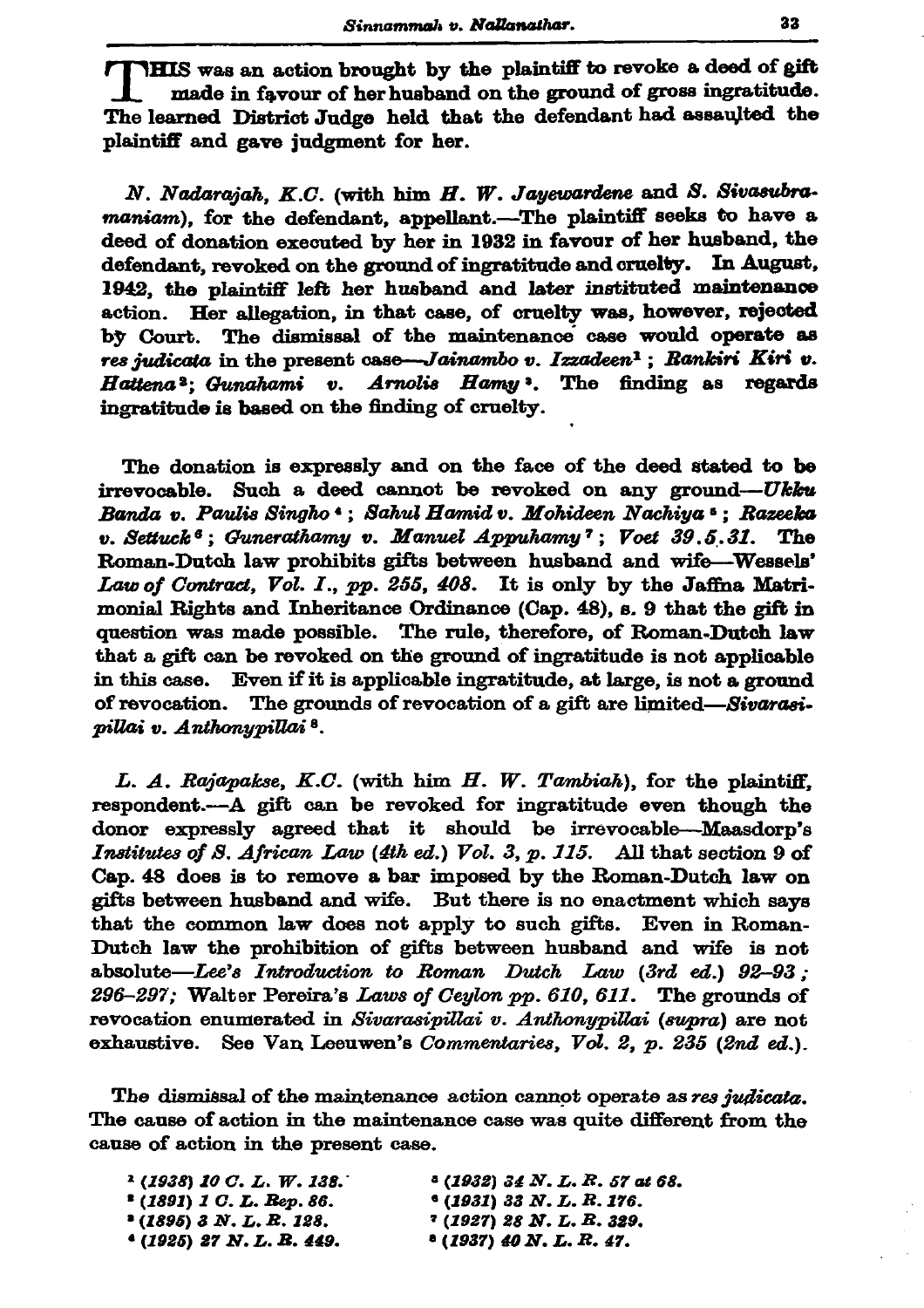N. Nadarajah. K.C., in reply cited Voet 39 (Krause's translation, pp. 50, 105, 106) and Halsbury's Laws of England, Vol. 16, para. 1055 (Hailsham ed.).

Cur. adv. vult.

## February 7, 1946. JAYETILEEE J.-

This is an action for the revocation of a deed of gift bearing No. 12396. dated November 16, 1932 (P 3), executed by the plaintiff in favour of her husband, the defendant, on the ground of gross ingratitude. The parties were married in the year 1923. The plaintiff alleged that in the year 1942 the defendant opened a tea boutique and employed a woman called Eliyapillai to assist him. The defendant became intimate with that woman and took her from the boutique to his house. The plaintiff objected to Eliyapillai being brought to her house whereupon the defendant entered upon a course of conduct which amounted to cruelty. On one occasion he assaulted her and fractured her arm. The plaintiff was miserable thereafter, and she separated in July, 1942. The defendant denied the allegations made by the plaintiff, and disputed the plaintiff's right to revoke the deed. After a very careful review of the facts the trial Judge arrived at the following conclusions :-

- . (1) That the defendant had assaulted the plaintiff.
	- (2) That the defendant had kept Eliyapillai as his mistress.

Having come to these conclusions the trial Judge considered himself bound by the authority of a judgment of this Court in Savarasipillai v. Anthonipillai<sup>1</sup> to hold that the first finding was fatal to the defence. In so holding we are of opinion that he was clearly right. In the Roman-Dutch law there is the most ample authority that a donation can be revoked if the donee assaults the donor (Voet 39.5.22, Krause's Translation, page 50; Grotius 3.2.17, Herbert's Translation page, 286; Van Leeuwen 30.4.7, Kotze's Translation, page 235; 2 Burge, page 146.)

Mr. Nadarajah contended that plaintiff cannot maintain this action as on the face of it P 3 is irrevocable. The habendum clause is expressed in the following terms :-

"I, Sinnamah, wife of Nallanathar of Thinnalai South for and in consideration of the natural love and affection I have towards my husband Vallipuranathar, of the same place, do hereby give, grant and convey by way of irrevocable donation the property described herein below in the schedule unto him subject to my life interest".

He based his argument upon two cases, Ukku Banda v. Paulis Singho<sup>2</sup> and Razeeka v. Mohamed Satheek<sup>3</sup>. In those cases it was held that where a deed of donation contains an express recital that it is irrevocable the

 $*27 N. L. R. 449.$ <sup>3</sup> 33 N.L. R. 176.  $18C. L. W. 121.$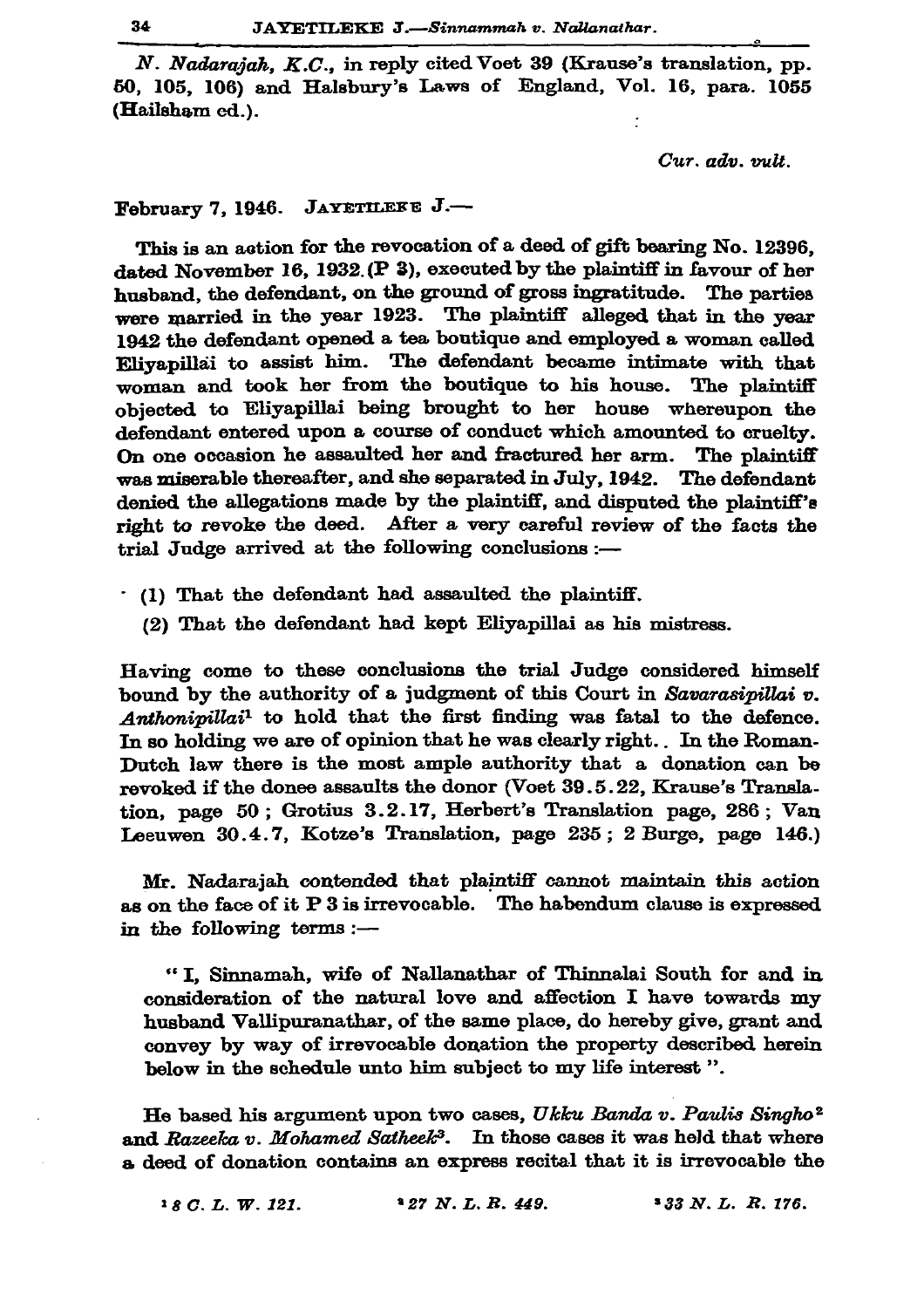donor must be taken to have renounced the right to revoke it. There can be no question that the principle of those decisions still remains good but, in my view, they are not relevant to the present case. It must be remembered that under the Kandyan law and Mohamedan law the general rule is that the power of revocation is inherent in the donor of every gift. The gift may be revoked by the donor himself by the execution of another deed. By a renunciation clause or by making the gift irrevocable the donor merely gives up the right to resume the property at any time voluntarily. Under the Roman-Dutch law, however, a donation once made is valid and irrevocable but it may be cancelled by decree of court under exceptional circumstances. The Dutch writers mention among the grounds of revoking donations the case of the donee attempting the donor's life, striking him, attempting to ruin him, maliciously slandering or otherwise injuring the donor. The donation by the plaintiff to the defendant being irrevocable according to law, I do not think that there is any particular magic in the word "irrevocable" in P 3. There is, however, very clear authority which concludes the question. According to Voet<sup>1</sup> a donation *inter vivos* can be revoked even though the donor may have expressly agreed not to revoke it on the ground of ingratitude. Such an agreement is null and void as being contra bonos mores.

The section reads-

" Although a donation *inter vivos* cannot be revoked at pleasure not even by the rescript of the Sovereign, nor even if the donor alleges that he made the donation in fraud of another person, yet there are five instances of ingratitude, which, if the donee is guilty of them towards the donor, are considered just causes for revocation or change of mind, notwithstanding that at the time of the donation it may have been agreed by a pact confirmed even by oath, that the donation cannot be revoked on account of ingratitude, since such an agreement is null and void as being an incentive to misconduct and involving a condonation of future crime."

The opinion of Voet seems to be based on the following passage in the Digest (2.14.27. s 4):

"An agreement not to institute an action for an injury to be committed by another is invalid ".

I do not think it is necessary to deal with the second limb of Mr. Nadarajah's argument that the order made on the plaintiff's application for maintenance against the defendant in action No. 1,760 of the Magistrate's Court of Point Pedro is a bar to the present action. The proceedings show that the question at issue between the parties in that action was whether the defendant was living in adultry with Eliyapillai at the time